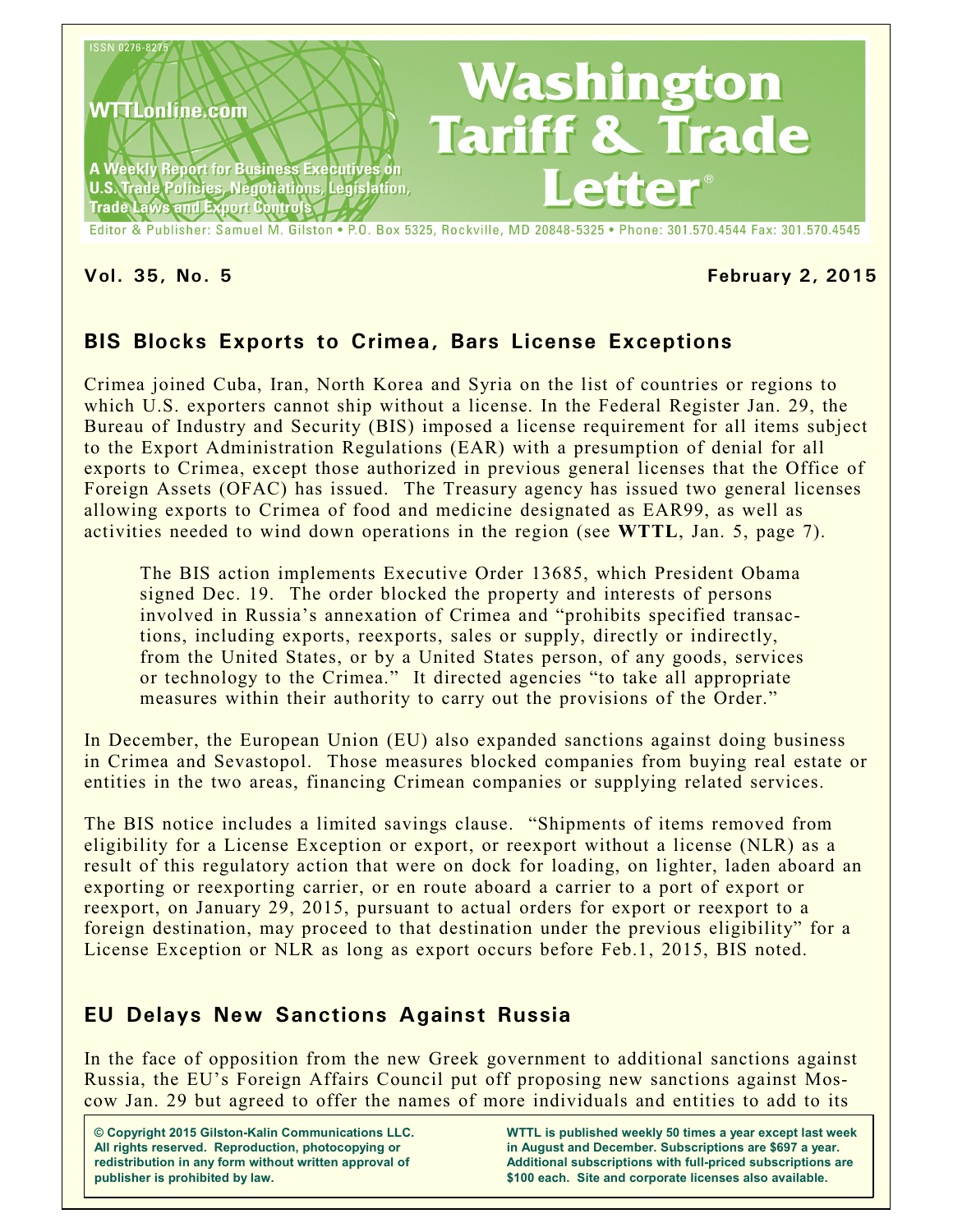sanctions list at its next meeting Feb. 9. The council, made up of EU foreign ministers, agreed, however, to extend the package of sanctions first introduced against Russia in March 2014 for another six months until September 2015.

"In view of the worsening situation, the Council agrees to extend, in full compliance with the requirements of EU law, the restrictive measures targeting persons and entities for threatening or undermining Ukraine's sovereignty and territorial integrity, adopted in March 2014 and subsequently updated, until September 2015," a council statement said. The council said it will also begin preparatory work on further sanctions aimed at ensuring implementation of the Minsk Agreement on Ukraine sovereignty.

The council was expected to take more forceful action after a heads of government meeting Jan. 26 called on it "to assess the situation and to consider any appropriate action, in particular on further restrictive measures, aiming at a swift and comprehensive implementation of the Minsk agreements." The EU leaders' call came after Russian-backed separatists and perhaps Russian troops launched new attacks, including the shelling of the eastern Ukrainian city of Mariupol where Kiev claimed 30 civilians were killed.

"We hope that this will help put pressure on particularly Russia to make positive steps and prevent negative steps that we have seen in recent days," EU High Representative and Vice President Frederica Mogherini told a press conference after the council meeting. "One thing I can be happy about tonight is that we kept our unity, which is as we always said our strength, and we have shown that the European Union is ready to take further measures and prepare to take further measures not only if the situation doesn't improve but gets worse as it has in the last days," she said.

In response to questions about Greece's opposition to sanctions, Mogherini said she spoke with new Greek Prime Minister Alexis Tsipras, who was elected Jan. 25. The new Greek foreign minister attended the council meeting. The Greek officials were "sticking to their positions but their attitude was extremely constructive and especially dedicated to finding and keeping our unity of the European Union," she said.

Vice President Biden spoke on the phone Jan. 28 with Ukrainian President Petro Poroshenko. "The two leaders discussed the continued attacks in eastern Ukraine by Russian-backed separatists and the heavy toll that the Russian-backed offensive in the east was having on Ukraine's civilian population. The vice president noted that as long as Russia continues its blatant disregard of its obligations under the Minsk agreements, the costs for Russia will continue to rise," a White House readout reported.

#### **Hearings Underscore Outstanding TPP Issues**

"We're making good progress but we're not there yet," was the mantra U.S. Trade Representative (USTR) Michael Froman repeated over and over again in one form or other in responses to questions from lawmakers about specific outstanding issues in Trans-Pacific Partnership (TPP) negotiations Jan. 27. When members at Senate Finance Committee and the House Ways and Means Committee hearings that day asked when TPP would be finished, Froman said "in the next small number of months." He also said "we're in the end game but the issues that remain are significant." During nearly six hours of testimony before the two committees, which held their hearings sequentially, Froman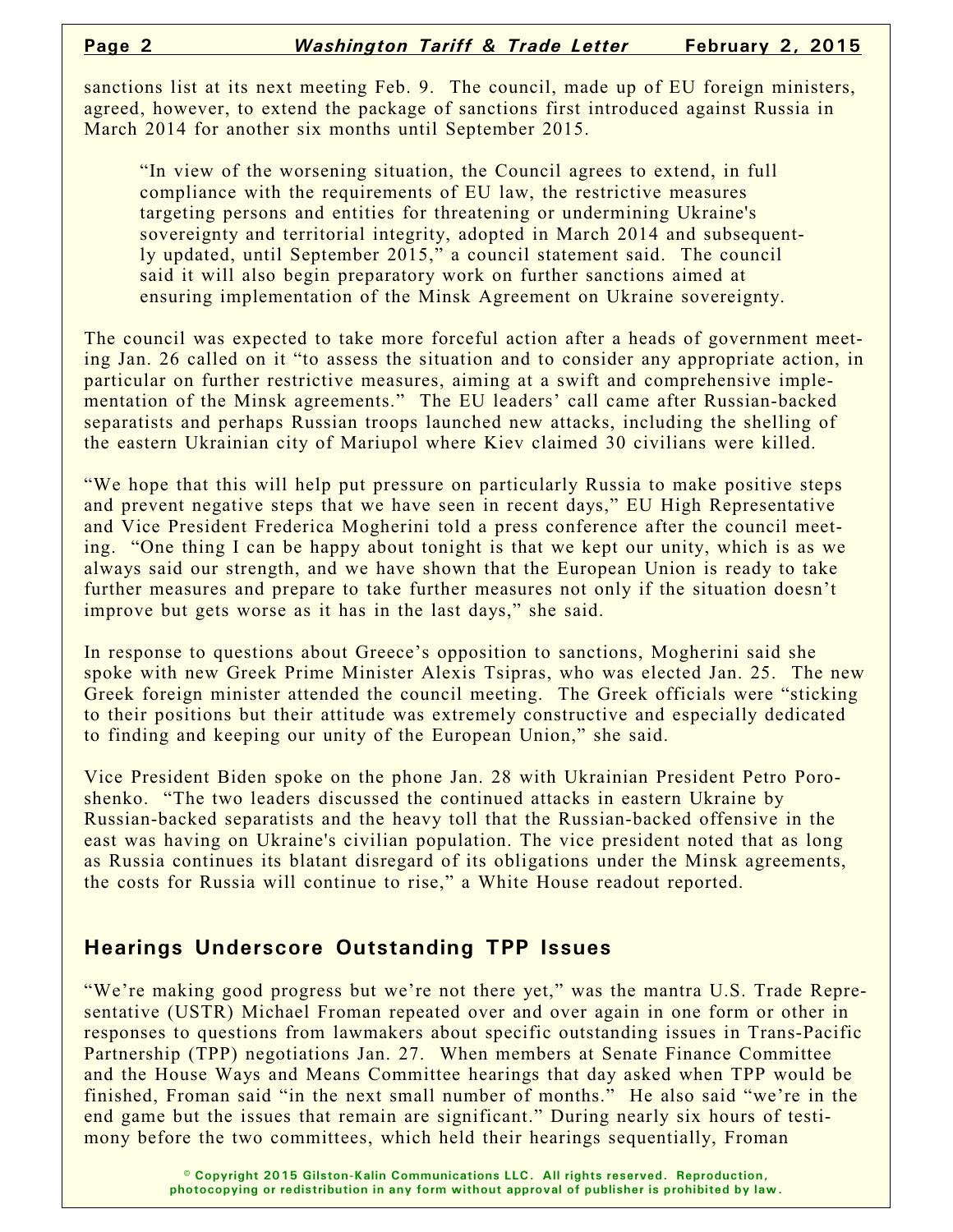diplomatically revealed few details about the status of the talks and said he shared the concerns of members on the numerous issues they raised. With no hint that any of these issues are close to being resolved, Froman's testimony suggests a TPP deal is not close.

Members of both committees raised similar questions about specific issues of importance to their constituents, ranging from agriculture and auto talks with Japan to human and labor rights with Brunei, Vietnam and Malaysia. The persecution of gays and lesbians in Brunei was a concern of Sen. Ben Cardin (D-Md.). Canadian barriers to U.S. cheese, poultry and eggs were a bipartisan concern. "Canada has to put an offer on the table or it could blow this whole thing up," warned Rep. Devin Nunes (R-Calif.).

Access to Japan's agriculture market continues to be a big issue for members, but Froman offered no details on where the talks stand. Sen. Charles Grassley (R-Iowa) told him agriculture "tends to be the locomotive" that brings along the rest of the deal. In regard to Japan's auto market, Froman said a deal will seek "meaningful access" and might include "an accelerated dispute-settlement process" if the market doesn't open.

Froman conceded that negotiations on patent protection of biological research data was one of the hardest outstanding issues in the talks. "Right now there is no consensus among the countries on where this will end up," he said. U.S. law currently provides 12 years of protection for such data and that is the U.S. negotiating position, he indicated. But the Obama administration has proposed reducing that to seven years.

He also noted the wide differences in how TPP countries treat the biological data, with five countries offering zero years protection, four having five years and two having eight years. The issues also divides members of Congress, including within parties, with some lawmakers demanding strong protections and others complaining the U.S. position hurts access to medicines for poor countries.

Several members also complained about the restrictions the USTR's office places on members who want to see negotiating texts, allowing only members to view portions of the documents and not being able to take notes. They called on Froman to allow cleared staff members to see the documents also, to allow notes to be taken, and to provide the proposals of other countries. Froman ducked the issue, saying he was working with committee chairmen to address the issue.

Froman also ducked questions about the inclusion of currency manipulation in the talks, conceding the subject is not part of the negotiations "at this point." He repeatedly said the issue comes under Treasury's jurisdiction and Treasury Secretary Lew is working on it. Among the many other unresolved issues in the talks that Froman addressed are apparel and footwear, shrimp, catfish, sugar, rice, pork, labor and environment, stateowned enterprises and data localization requirements.

#### **TPP First or TPA First Debate Likely to Grow in Congress**

A strategic debate is developing in Congress over whether it is more important to enact a fast-track trade promotion authority (TPA) bill first or to complete negotiations on the Trans-Pacific Partnership (TPP). The chairmen of the House Ways and Means Committee and Senate Finance Committee have signaled their clear preference for a TPA-first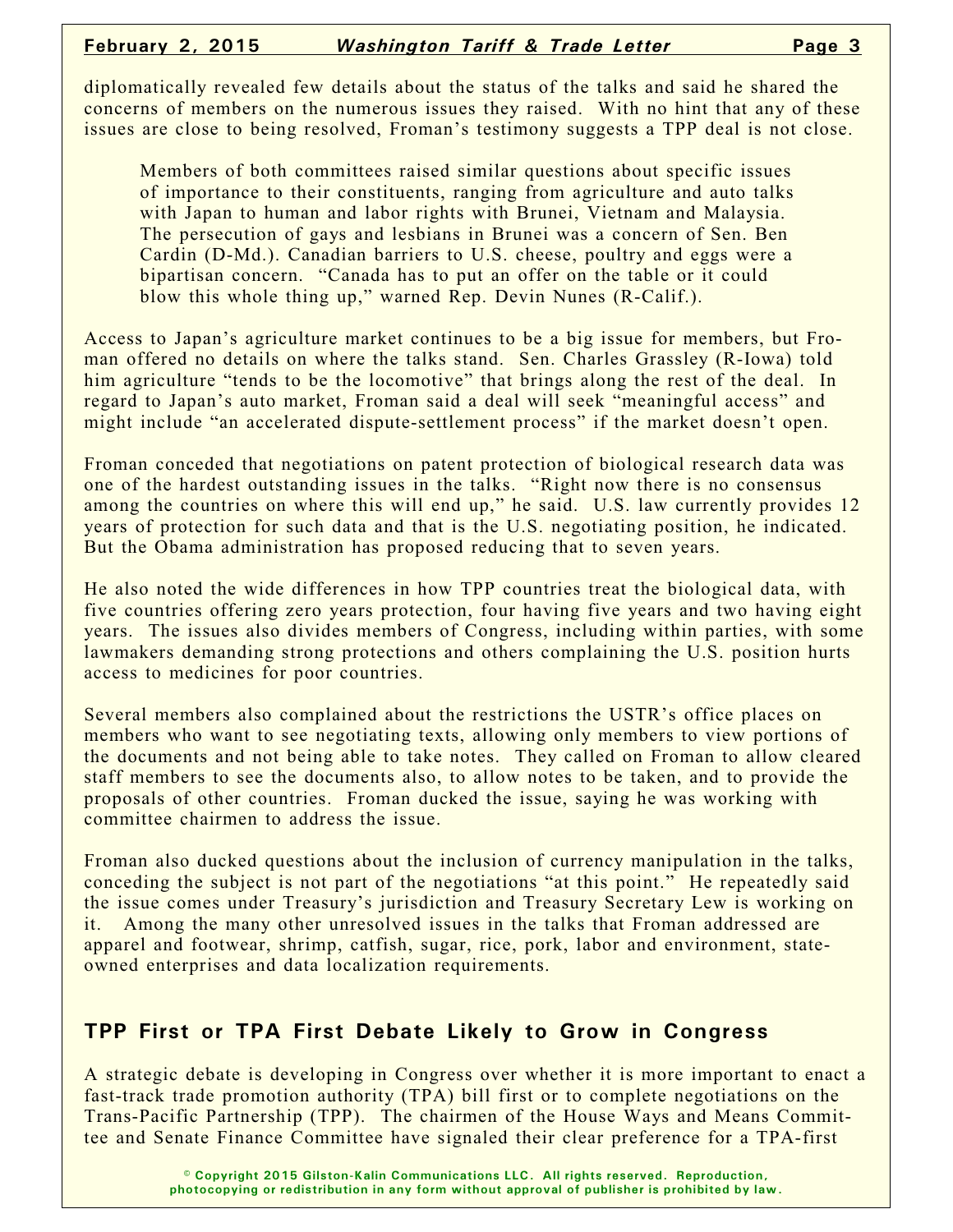approach, but Ways and Means Ranking Member Sander Levin (D-Mich.) continues to be the odd-man-out, pressing for TPP first (see **WTTL**, Jan. 26, page 4). The call for a TPP-first approach also has been seen in comments from some lawmakers who suggest that TPP negotiations have gone on for five years and gone so far that TPA is likely to have little impact on the outcome of a final deal. Moreover, the negotiations already address most of the goals that would be included in TPA, which is written so broadly that almost any deal could meet its objectives.

Although TPA has gotten strong endorsement from trade associations and the usual hired hands in Washington, it is not likely to bring in the top corporate executives to lobby for it. TPP, on the other hand, if it delivers significant market opening for key industries, will bring in home office CEOs to support the deal, including local companies that could lobby their Democratic representatives.

At back-to-back hearings Jan. 27, Ways and Means Chairman Paul Ryan (R-Wis.) and Senate Finance Committee Chairman Orrin Hatch (R-Utah) insisted that TPA must be enacted before the U.S. completes negotiations on TPP, but Levin argued that the substance of a TPP deal that meets congressional expectations is more important than the process of having TPA in place. Hatch and Ryan are expected to introduce TPA bills in February and both say they will move quickly to get the legislation enacted.

After a Ways and Means hearing where USTR Michael Froman testified on the administration's trade agenda, Ryan told reporters that the TPA bill that he will introduce will be a bicameral measure that will be the same as one Hatch is expected to introduce with Finance Ranking Member Ron Wyden (D-Ore.). Ryan also said he doesn't believe Congress has to act on TPA by this summer to avoid getting bogged down in other congressional issues. "I don't think there is a deadline like that," he said.

In his opening statement at the hearing, Ryan said TPA is needed so Congress gets involved before a deal is done and not after it's finished. "We simply can't get the best deals without TPA, and that's why we've got to pass it as soon as possible. So TPA is front and center." he said.

Earlier in the day at the Finance hearing, Hatch said renewal of TPA "is key to the success of this agreement. Without TPA, the administration will not be able bring back the high-standard agreement Congress needs to ensure its enactment." He also warned that "it would be a grave mistake for the administration to close TPP before Congress enacts TPA." He said he was working on a TPA bill with Wyden "to see if there is a way to address some additional issues he has raised."

In a speech Jan. 30, Hatch expanded on TPA. "I believe the bill we introduced in the last Congress should be the starting point for our efforts to pass TPA this year," he said. "I am very hopeful that we will be able to accommodate some of the issues raised by Ranking Member Wyden and get a new TPA bill introduced in short order. Once that is achieved, I plan to move very quickly to get the bill out of the Finance Committee and onto the Senate floor," he said.

At the Finance hearing, Wyden noted some of the issues that he wants addressed as part of TPA, including renewal of Trade Adjustment Assistance (TAA), a demand raised by other Democrats as a price for supporting TPA. "It's easy to understand why many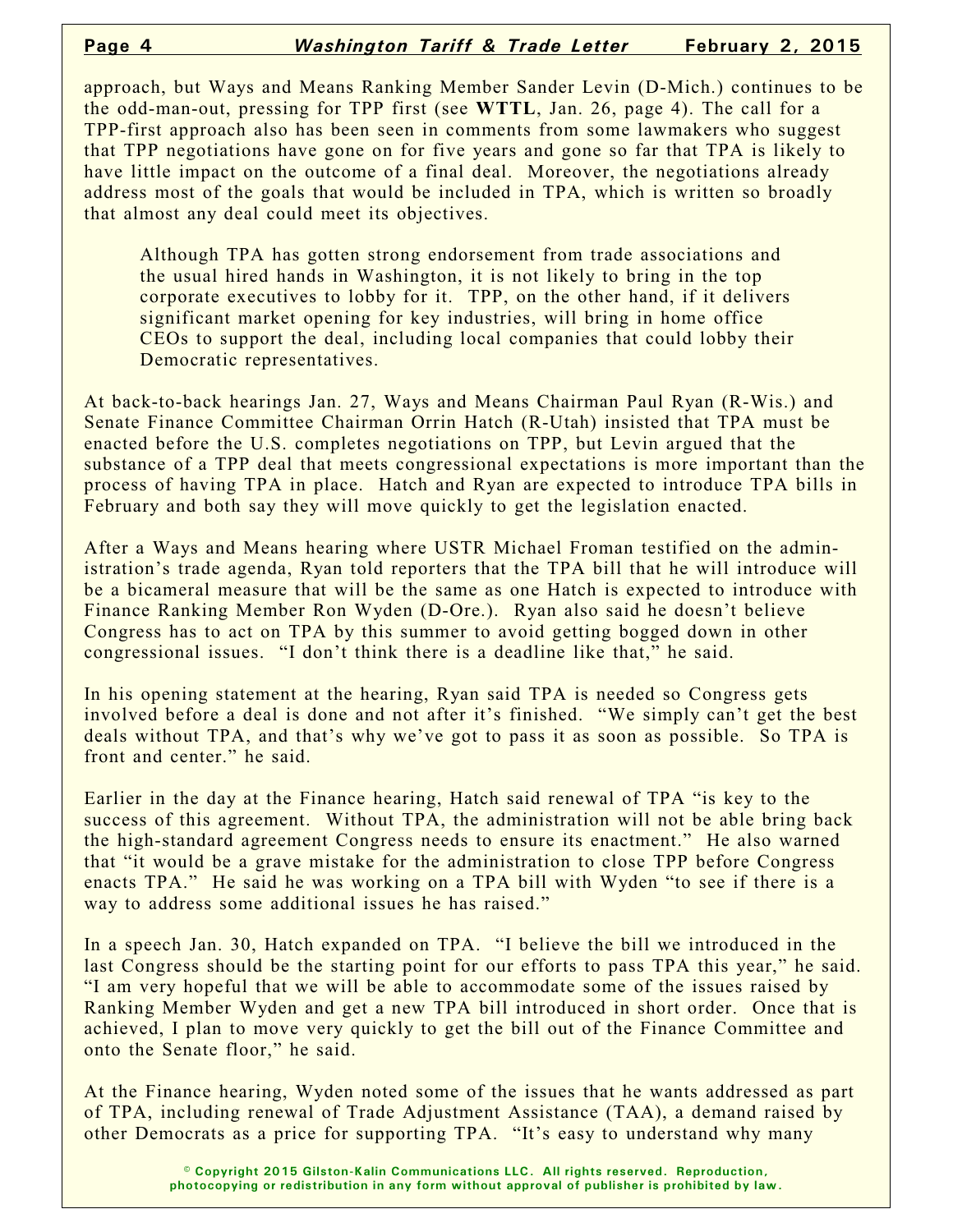American workers are frustrated when they haven't gotten a meaningful raise in decades – or worse, they've lost jobs and fallen out of the middle class," he said. "When discouraged Americans argue that they've been hurt by trade, their voices should not be ignored," he added. "I hope to discuss what safeguards will be in place to ensure that any workers impacted by trade have access to retraining, health coverage, and other sources of support that connect them with new opportunities," Wyden stated.

In identical testimony to both committees, Froman said trade can be an area of cooperation between the administration and Congress. "To further strengthen that cooperation, as the President made clear last week, we look to Congress to pass a bipartisan Trade Promotion Authority," he said. "The Administration looks forward to working with this committee and the new Congress as a whole to secure TPA that has bipartisan support," he said.

After the Ways and Means hearing, Levin reiterated his support for a TPP agreement before Congress tackles TPA, citing the past history of deals such as with Peru and Korea where congressional involvement eased bipartisan passage of implementing legislation. "This hearing really showed that we have to make that the first order of business," he said. "We ought to focus on TPP and not give up our leverage at this point," he said. "I am determined to make sure that we focus on the substance of it and not the vehicle, not on the process but on policy issues," he said.

### **Azevedo Claims Early Progress on Doha Round Program**

World Trade Organization (WTO) Director-General Roberto Azevedo told a members' meeting Jan. 29 that negotiators have made more progress in the last few weeks toward conclusion of the Doha Round than in the first six months of 2014. His assessment followed his call earlier in January for the intensification of talks on the post-Bali agenda with the aim of setting up a plan by July and completing the round at the next ministerial conference in December in Kenya (see **WTTL**, Jan. 26, page 5).

"There are some significant positives which we can take from our work so far. Members have started to go into more detail and to engage on the substance. While substantive positions haven't changed a great deal since last time these issues were discussed, it is clear to me that the tone of the discussion has changed. Despite the gaps between positions, I sensed a desire to overcome them," Azevedo said.

After Azevedo set out a process for getting the talks back in gear, meetings have been held by committees negotiating on agriculture, non-agricultural market access (NAMA) and services. Trade ministers also discussed the Doha goals at a meeting sponsored by the Swiss government during the World Economic Forum in Davos.

As an example of the new push for an agreement, a Jan. 28 meeting of the agriculture committee discussed a paper drafted by 12 countries, analyzing the potential impact of an agreement to cut domestic subsidies. The paper, described as a "number-crunching exercise" by one source, examined how cuts proposed in 2008 would affect six countries. It estimates that five members, the EU, China, India, Brazil and Japan would not have to do anything to comply. Only the U.S. would have to trim its support from its latest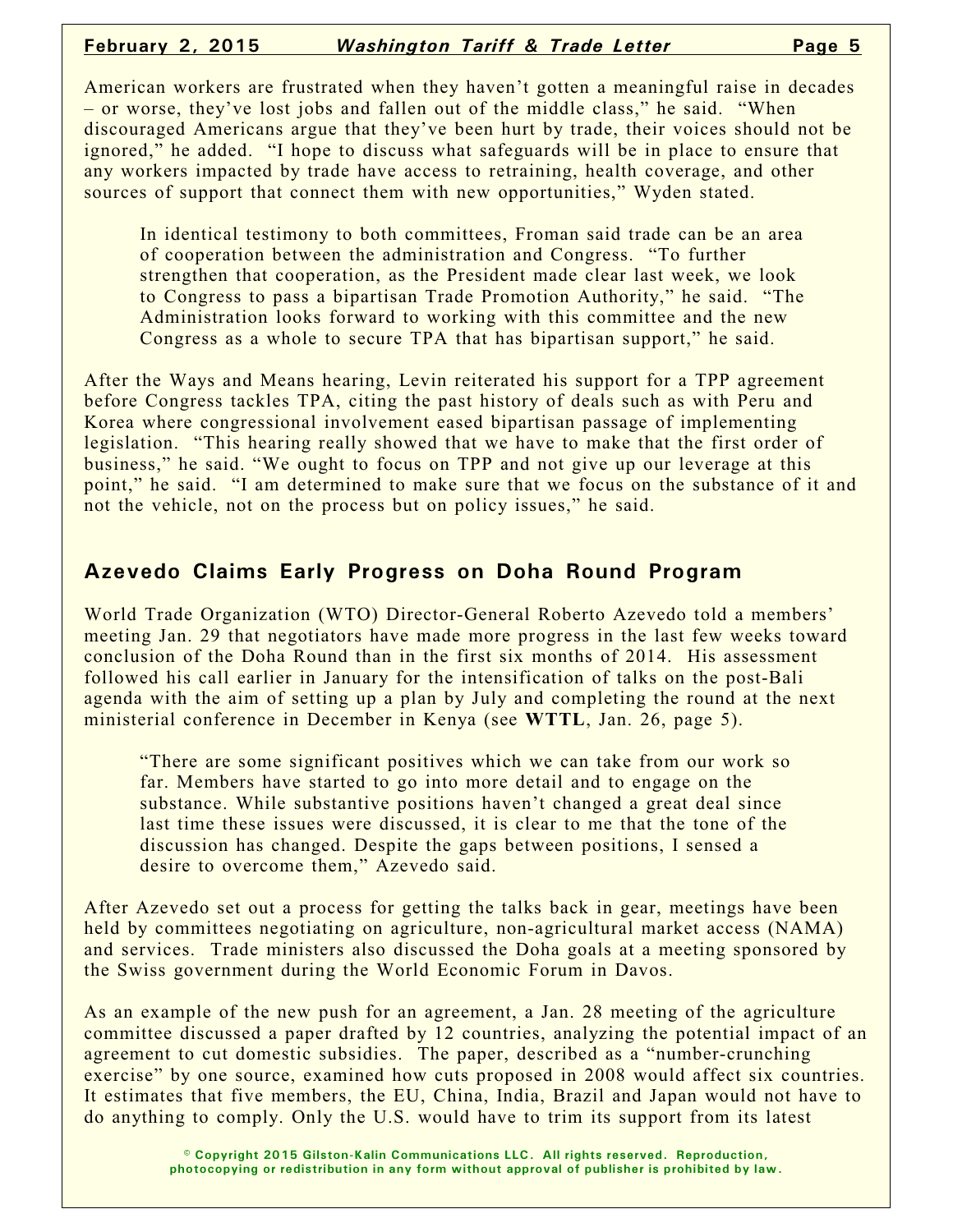notified amounts. The paper was produced by Australia, Canada, Chile, Colombia, Costa Rica, Guatemala, Malaysia, Pakistan, Paraguay, Thailand, Uruguay and Viet Nam. It looked at potential reductions in domestic support under the so-called Amber Box (the most trade-distorting support, known technically as AMS), Blue Box (similar but with constraints to reduce the distortion) and *de minimis* (a conceptually small amount of Amber Box support currently limited to 5% of production for developed countries and 10% for developing countries).

Based on support levels reported most recently to the WTO, all the countries studied except the U.S. would be within the new limits. Washington's latest *de minimis* for specific products would exceed the new limit by \$4.38 billion, the paper estimated. This would force the U.S. to re-categorize that support as Amber Box aid and raise its Amber Box support to a level that would overshoot its current limit by \$3.6 billion, the paper calculated.

The chairman of the agriculture negotiating committee, New Zealand Ambassador John Adank, welcomed the paper as an example of the detailed level of discussions that will be needed to break the logjam in the talks. "It does remind us that we have to get very, very concrete about both what our individual situations are in terms of our policy settings, and what that actually means to what we can contribute to the discussion," he said. "My really strong advice to you all as we leave this meeting is please get more concrete with each other, because if we stay in this sea of generalities we're probably not going to get that far," Adank advised members.

#### **Cuba Continues to Challenge U.S. Trademark Violations**

The rapprochement that President Obama launched with Cuba in December hasn't stopped Havana from continuing to complain at the WTO about Washington's failure to heed a 2002 WTO ruling against U.S. denial of trademark rights for Cuba's Havana Club rum. Cuba reiterated its complaint at the Jan. 26 meeting of the WTO Dispute-Settlement Body (DSB), citing U.S. refusal to honor the trademark for the rum produced jointly in Cuba by the Cuban government and France's Pernod Ricard.

The lingering dispute over Havana Club underscores a major legal hurdle that will have to be overcome to allow normal U.S.-Cuban relations to restart. In addition to the battle over Havana Club, there are other Cuban trademarks the U.S. doesn't recognize, as well as millions of dollars of claims against the Cuban government for property and companies it confiscated over the years, including the Havana Club name.

Section 211 of the 1998 appropriations act barred registration of the Cuban trademark in the U.S. and allowed Bacardi to register a competing trademark for its Havana Club rum produced in Puerto Rico. The European Union (EU) had brought the WTO complaint to defend Pernod Ricard's rights. The U.S. and EU reached an agreement in 2005 to delay indefinitely Washington's obligation to comply with the WTO ruling.

"Cuba once again requests before this Body immediate repeal of Section 211 and the cessation of all negative consequences for our country involving the implementation of the policy of economic, commercial and financial blockade. We hope that the United States recognizes the serious implications and negative precedent that is created by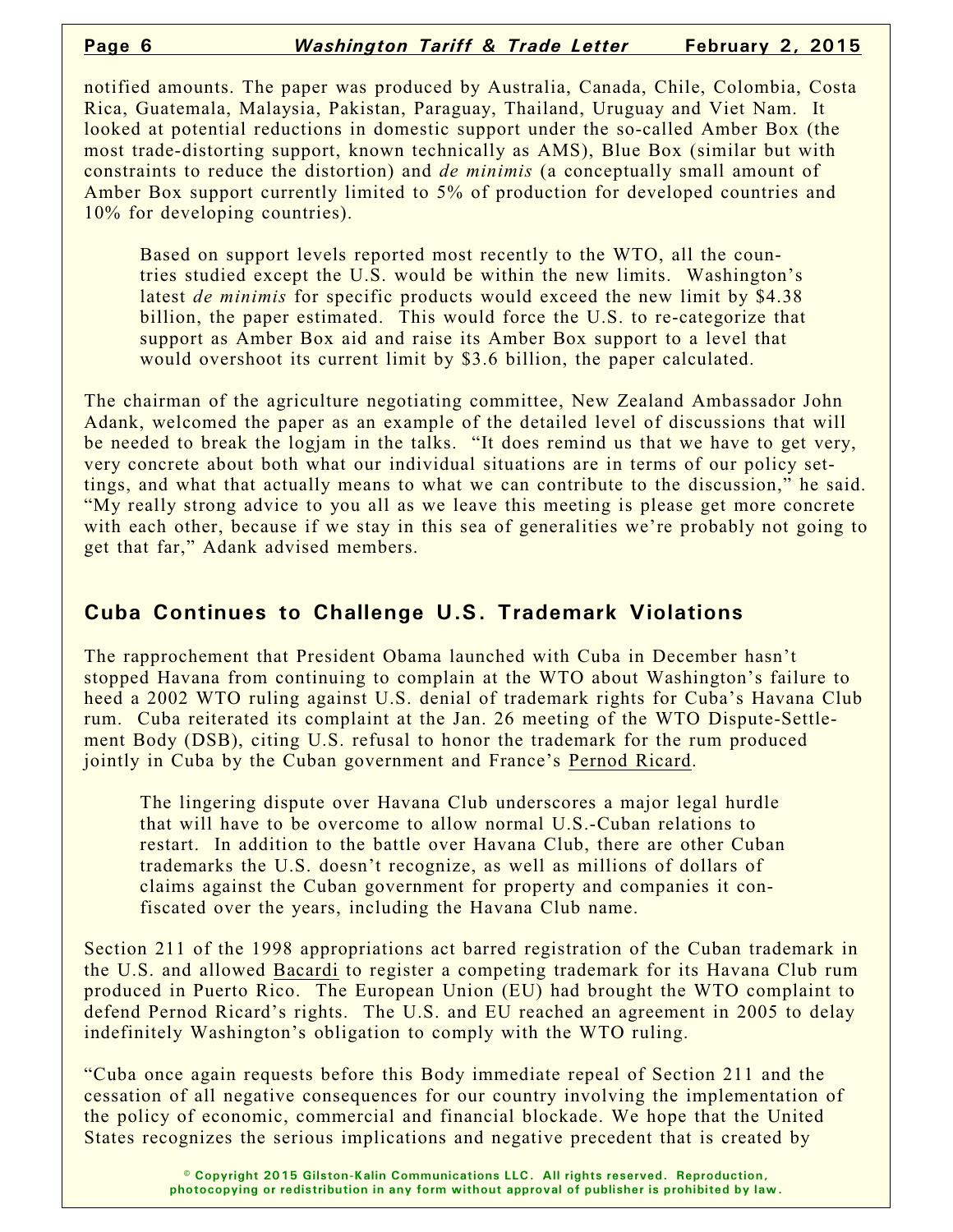converting a dead letter DSB decisions," said Cuban permanent representative Anayansi Rodríguez Camejo, according to a translation of her remarks. Her statement came after the U.S. presented its 145th report on the status of its implementation of the WTO ruling. Cuba has raised these objections almost annually since the WTO ruling in 2002, including at the WTO Ministerial Conference in Bali where it almost sunk a final ministerial agreement. "Section 211 violates the rights of holders of Cuban brands, Bacardi facilitates the fraudulent sale of products that are not produced in Cuba, using the Havana Club trademark that identifies a Cuban origin," Rodriguez Camejo said.

A U.S. representative said the DSB was not the appropriate forum to discuss U.S.-Cuba relations and the Havana Club dispute was between the U.S. and EU, not Cuba. In a status report on U.S. compliance with the WTO ruling, the representative told the DSB that several bills introduced in the current Congress would repeal Section 211 and other previously introduced legislation would modify it. "The U.S. administration will continue to work on solutions to implement the DSB's recommendations and rulings and to resolve this matter with the European Union," the representative said.

#### **Showdown Looms over Iran Sanctions Legislation**

President Obama's threat to veto new Iran sanctions legislation while multilateral talks continue with Iran to curb its nuclear program failed to stop the Senate Banking Committee Jan. 29 from reporting out a bill (S. 269) to impose new measures against Tehran if the negotiations fail to reach a deal. Despite the committee's action, a Senate vote on the bill won't come before March 24 based on a pledge from 10 Democratic senators to oppose the legislation unless the president is given until then to complete the talks.

The Nuclear Weapon Free Iran Act of 2015 sponsored by Sens. Mark Kirk (R-Ill.) and Robert Menendez (D-N.J.), would impose new sanctions on Iran in six stages from July 6 to Dec. 7, if the president doesn't notify congressional committees by July 6 that the P5+1 talks the U.S. and other countries are holding with Iran have reached a "long-term comprehensive solution." The bill would require the president to send Congress the text of any agreement and give lawmakers 30 in-session days to review the accord.

If no deal is reached, the legislation would reimpose sanctions the president has waived during the negotiations and then begin to add new restrictions on Iran's petroleum exports, on individuals that enable Iran to evade sanctions, block the assets of more Iranian officials and their families, and bar foreign banks that knowingly facilitate Iranian transactions from establishing correspondent accounts in the U.S.

President Obama forcefully threatened to veto any new Iranian sanctions during a Jan. 16 press conference with United Kingdom Prime Minister David Cameron. "The question I had for members of Congress, including those folks in my own party is: Why is it that we would have to take actions that might jeopardize the possibility of getting a deal over the next 60 to 90 days?" Obama said. "I will veto a bill that comes to my desk, and I will make this argument to the American people as to why I'm doing so. And I respectfully request them to hold off for a few months to see if we have the possibility of solving a big problem without resorting potentially to war," he added. Obama's plea was heard by 10 Democratic senators, including Menendez, who wrote to the president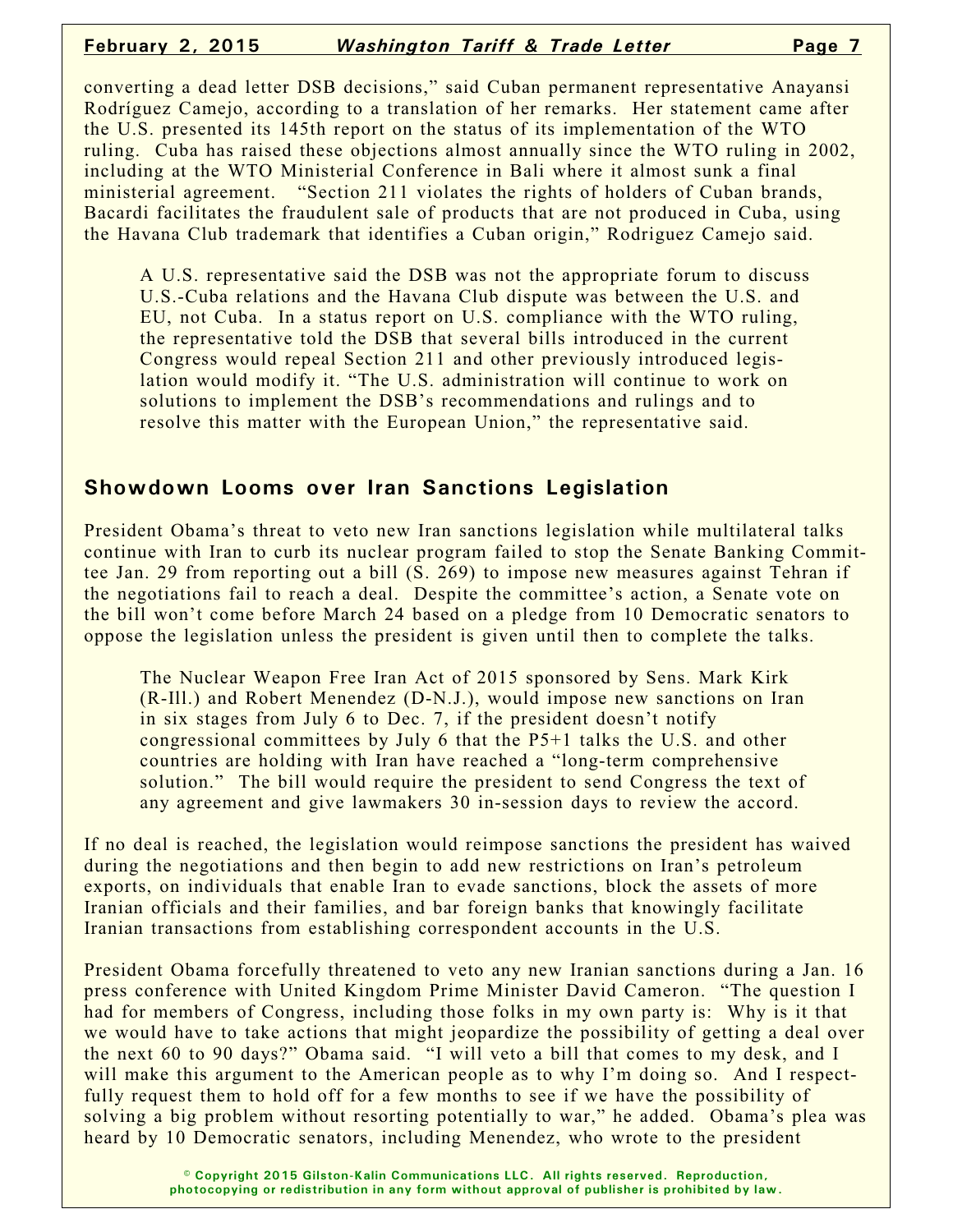Jan. 27 to say they will withhold support for the legislation until after March 24 to give him the time he has asked for to continue the negotiations. "We remain deeply skeptical that Iran is committed to making the concessions required to demonstrate to the world that its nuclear program is exclusively peaceful by March 24," wrote the lawmakers who said they support S. 269.

"In acknowledgment of your concern regarding congressional action on legislation at this moment, we will not vote for this legislation on the Senate floor before March 24. After March 24, we will only vote for this legislation on the Senate floor if Iran fails to reach agreement on a political framework that addresses all parameters of a comprehensive agreement," they added.

Meanwhile, House Speaker John Boehner (R-Ohio) sparked a controversy with the White House by inviting Israeli Prime Minister Benjamin Netanyahu to address a joint session of Congress March 3. Boehner has been reluctant to act on Iranian legislation because he has been afraid Congress would be blamed if a bill led to the collapse of negotiations, according to congressional sources. Killing the talks is seen by some as the main goal of the legislation.

Boehner's invitation to Netanyahu may be his way to show support for the idea of sanctions without having to vote on them. Israel has strongly opposed the P5+1 talks with Iran and a deal that is expected to allow Tehran to maintain its uranium enrichment program supposedly for civilian uses and under international inspection. Lobbying for the legislation is the American-Israel Public Affairs Committee (AIPAC), which will also host a speech by Netanyahu when he is in Washington.

#### **U.S., India Claim Progress on Defense, Nuclear Trade, Investment**

President Obama and Indian Prime Minister Modi claimed they reached agreement on a host of trade, defense and nuclear issues during Obama's visit to India Jan. 25-26 but released few details on how these accords would actually be implemented. The two leaders said their agreements would renew cooperation on defense, nuclear energy, healthcare and high technology, including on export controls for dual-use products.

In a joint statement, Obama and Modi said the two countries would "seek timely resolution of the challenges to trade in high technology goods, including the U.S. licensing requirements for trade in certain dual-use items." They noted the work of the bilateral High Technology Cooperation Group, "including export control-related trade in homeland security technologies, high technology manufacturing equipment including machine tools, defense trade, and fostering collaboration in biotechnology, pharmaceuticals, medical devices, and health-related information technology."

On defense cooperation they cited the finalization of a 10-year Framework for the U.S.- India Defense Relationship and the Jan. 22 signing of the India-U.S. Research, Development, Testing and Evaluation (RDT&E) Agreement to facilitate cooperation in defense research and development. The two leaders "welcomed the efforts made by both sides to expand bilateral defense cooperation in areas of mutual interest and reaffirmed their commitment to continue to work towards deepening the bilateral defense relationship,"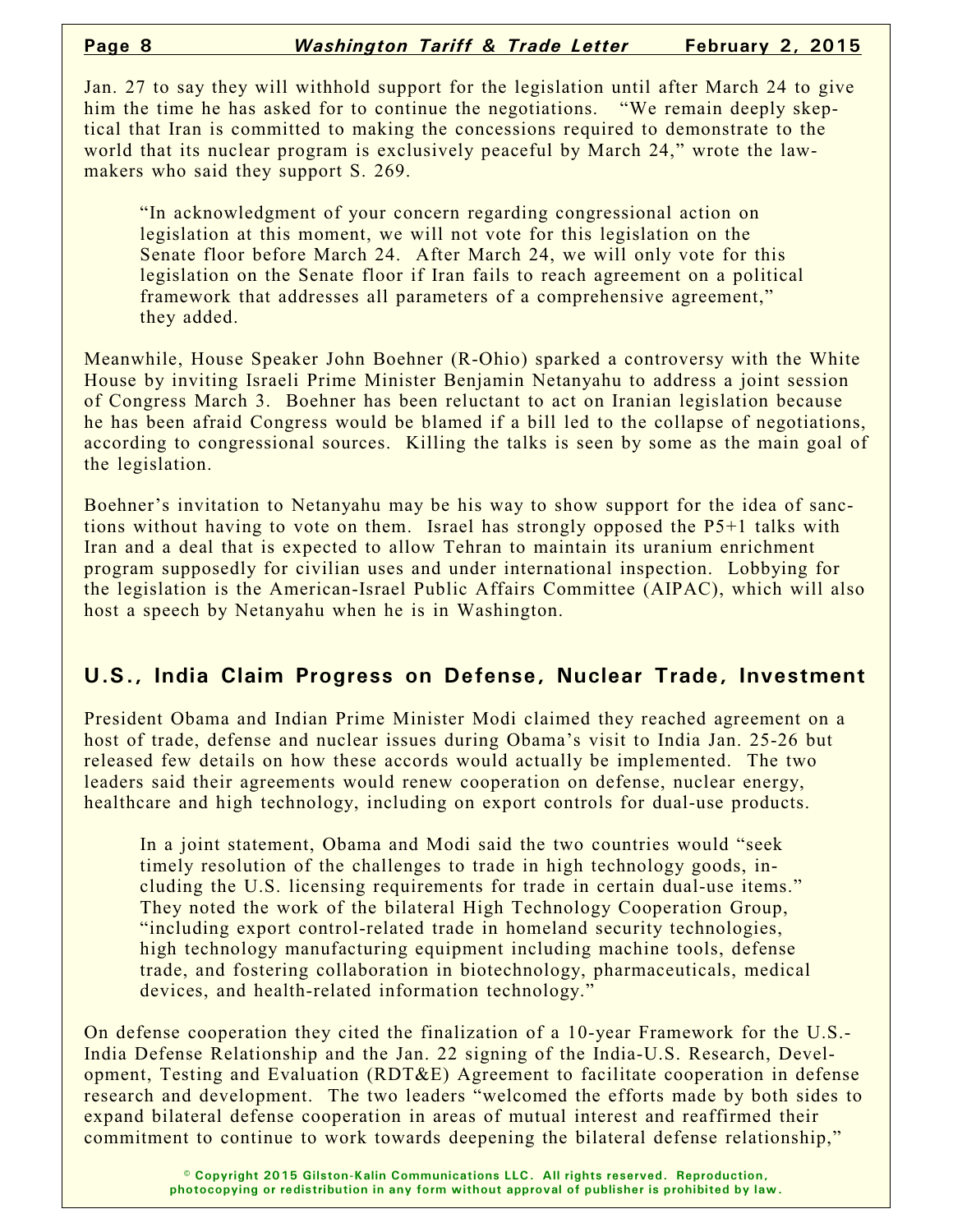#### **February 2, 2015** *Washington Tariff & Trade Letter* **Page 9**

their statement said. The defense relationship could include technology cooperation and collaboration, co-production and co-development such as work under the Defense Technology and Trade Initiative. Obama welcomed Modi's "initiatives to liberalize the Foreign Direct Investment Policy regime in the defense sector and the leaders agreed to cooperate on India's efforts to establish a defense industrial base in India, including through initiatives like 'Make in India,'" their joint statement said.

A key trade measure announced during Obama's visit was a decision to "assess the prospects for moving forward with high-standard bilateral investment treaty discussions given their respective approaches." This pledge falls far short of actually starting BIT talks.

"The President and the Prime Minister affirmed their shared commitment to facilitating increased bilateral investment flows and fostering an open and predictable climate for investment," the statement said. The pair also promised "engagement on Intellectual Property Rights (IPR) in 2015 under the High Level Working Group on Intellectual Property, to the mutual benefit of both the countries."

In other areas, Obama and Modi agreed to promote cooperative and commercial relations in the field of space, including on a dual-frequency radar imaging satellite for earth sciences and possible cooperation in studying Mars. They said they would work toward creating a market for clean energy and solar energy. The statement said the U.S. and India will expand the India-U.S. Health Initiative into a Healthcare Dialogue to strengthen bilateral collaboration in the health sector.

#### **\* \* \* Briefs \* \* \***

EXPORT ENFORCEMENT: Pedro Leonanardo Mascheroni, naturalized U.S. citizen and former scientist at Los Alamos National Laboratory (LANL), was sentenced Jan. 28 in Albuquerque U.S. District Court to 60 months in prison followed by three years' supervised release for conspiring to violate Atomic Energy Act by giving classified nuclear weapons data to person believed to be Venezuelan government official between October 2007 and October 2009. His wife, Marjorie Roxby Mascheroni, former contract employee at LANL, was sentenced to year and day in prison in August 2014 (see **WTTL**, Sept. 1, 2014, page 8). Both pleaded guilty in July 2013, three years after indictment in September 2010.

UNVERIFIED LIST: In Jan. 29 Federal Register BIS added 14 entities in Hong Kong, Pakistan and UAE to its Unverified List (UVL). In addition, rule added new addresses for two current UVL entities in Hong Kong -- Narpel Technologies, Ltd. and Powersun Electronics. BIS also removed one Hong Kong company, Dynasense Photonics Co., Ltd., "based on BIS's ability to confirm its bona fides through the successful completion of an end-use check," notice said.

GREEN GOODS: USTR requested comments in Federal Register Jan. 27 on Iceland's participation in WTO Environmental Goods Agreement talks. It especially invited comments on "environmental goods of which Iceland is a significant producer and consumer, as well as current market conditions for environmental technologies in Iceland." Comments due by March 6.

KAZKHSTAN: After another round of talks in Geneva week of Jan. 26 aimed at resolving outstanding issues in its WTO accession, Kazakhstan's accession is "close to conclusion," WTO officials say. "As soon as the remaining issues are resolved and the inputs are submitted by Astana to the Secretariat, the Secretariat would be requested to incorporate them into the Draft Accession Package," WTO report said. Goal is to circulate package – consisting of (1) Draft